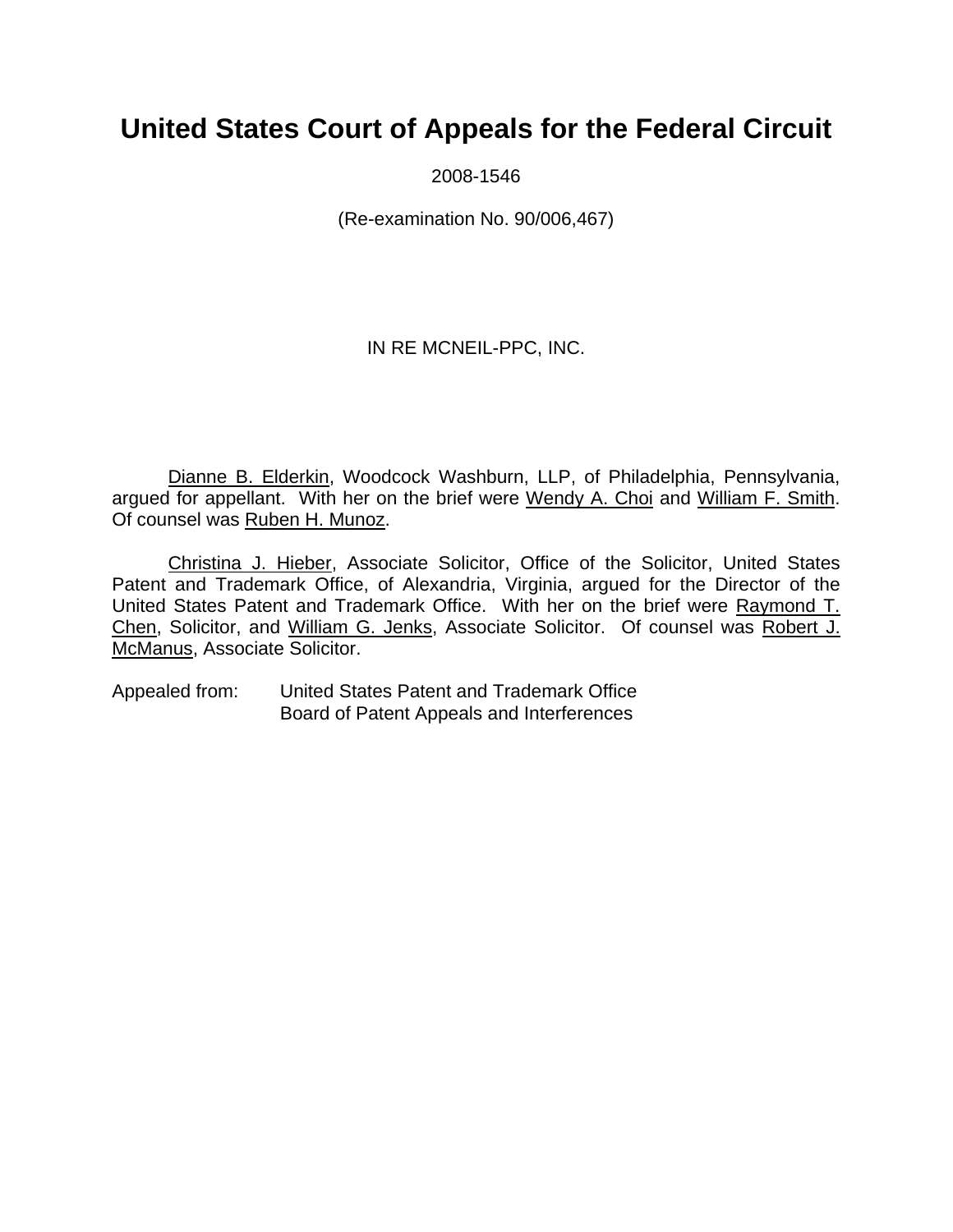## **United States Court of Appeals for the Federal Circuit**

2008-1546 (Re-examination No. 90/006,467)

IN RE MCNEIL-PPC, INC.

Appeal from the United States Patent and Trademark Office, Board of Patent Appeals and Interferences.

> DECIDED: July 31, 2009 \_\_\_\_\_\_\_\_\_\_\_\_\_\_\_\_\_\_\_\_\_\_\_\_\_\_

> \_\_\_\_\_\_\_\_\_\_\_\_\_\_\_\_\_\_\_\_\_\_\_\_\_\_

Before MICHEL, Chief Judge, RADER, and DYK, Circuit Judges.

Opinion for the court filed by Chief Judge MICHEL. Circuit Judge DYK dissents.

MICHEL, Chief Judge.

McNeil-PPC, Inc. appeals rejections of claims as obvious. The Director of the U.S. Patent and Trademark Office ("PTO") seeks dismissal of McNeil's appeal as untimely. Because we determine that McNeil's appeal is timely, we reach the merits and, because the Board of Patent Appeals and Interferences findings about the disclosures of a prior art patent application are not supported by substantial evidence, we reverse the claim rejections.

### **I. BACKGROUND**

McNeil owns U.S. Patent No. 6,310,269, which claims a tampon for feminine hygiene with a solid fiber core in which the core is denser than the radially projecting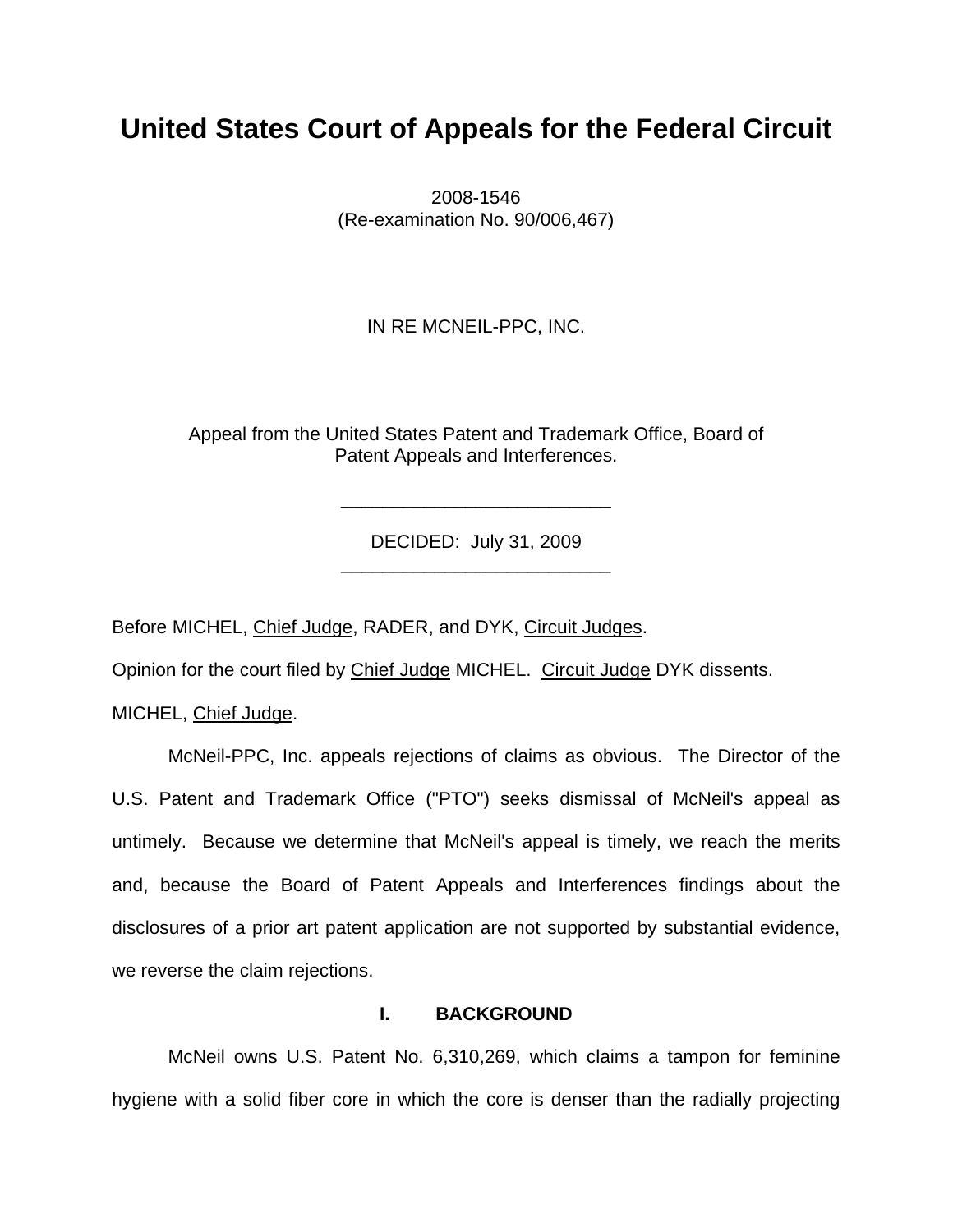"ribs" and the ribs are narrower at their bases than their distal ends, as shown in Figure 4 of the patent:



McNeil requested that the PTO reexamine its '269 patent based on an unexamined Japanese application by Tetsu Sasaki, No. 55-168330 ("Sasaki"). Sasaki discloses

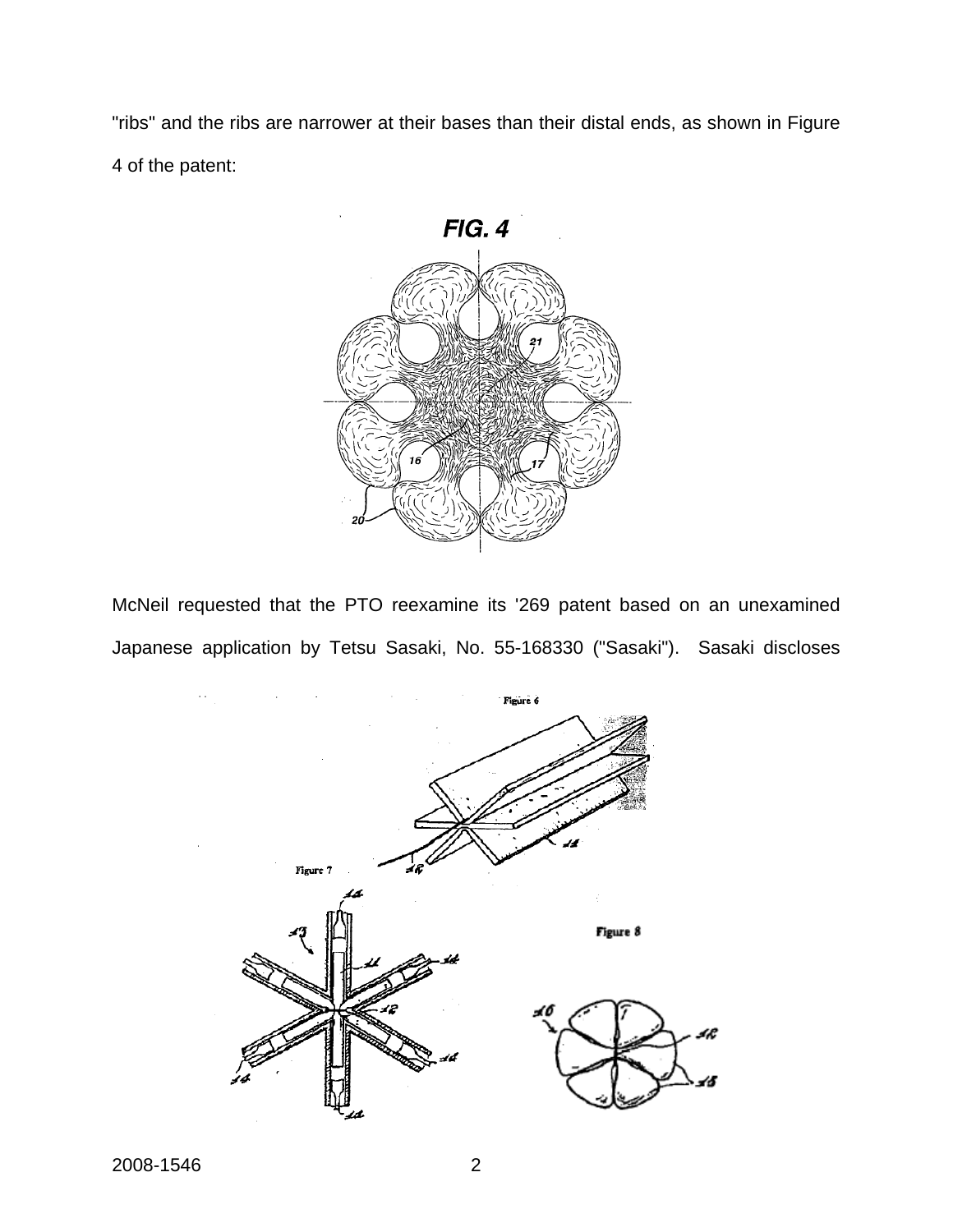making a tampon blank by stitching together layers of material (see Figure 6, above), and then molding (as shown in Figure 7, above) the blank into a finished tampon (see Figure 8, above). In light of Sasaki, the examiner rejected claims 1 and 3 as anticipated and claim 4 as obvious.

McNeil appealed to the Board, arguing that Sasaki did not disclose the relative densities or coarseness of the core and ribs on the tampon. McNeil also disputed that Sasaki disclosed ribs which were narrower at the base than at the proximal end. Because McNeil argued claims 1, 3, and 4 together, the Board selected claim 1 as representative. The Board affirmed the examiner's rejection. Ex parte McNeil-PPG, Inc., No. 2007-3158, 2007 WL 3325022 (B.P.A.I. Nov. 8, 2007). It specifically found that "Sasaki reasonably appears to depict a tampon having a generally cylindrical absorbent portion with a generally cylindrical compressed solid fiber core from which longitudinal ribs extend radially outward." Id. at \*3.

 McNeil filed a request for rehearing, objecting to the Board making findings of fact in the first instance and arguing against the rejections on the merits. The Board denied the request.

The typed date on the face of the Board order denying McNeil's request for rehearing is "May 30, 2008." The mailing sheet for the order is dated June 2, 2008. The online "Transaction History" for the reexam has two entries for May 30, 2008: "Mail BPAI Decision on Reconsideration – Denied" and "Dec on Reconsideration – Denied."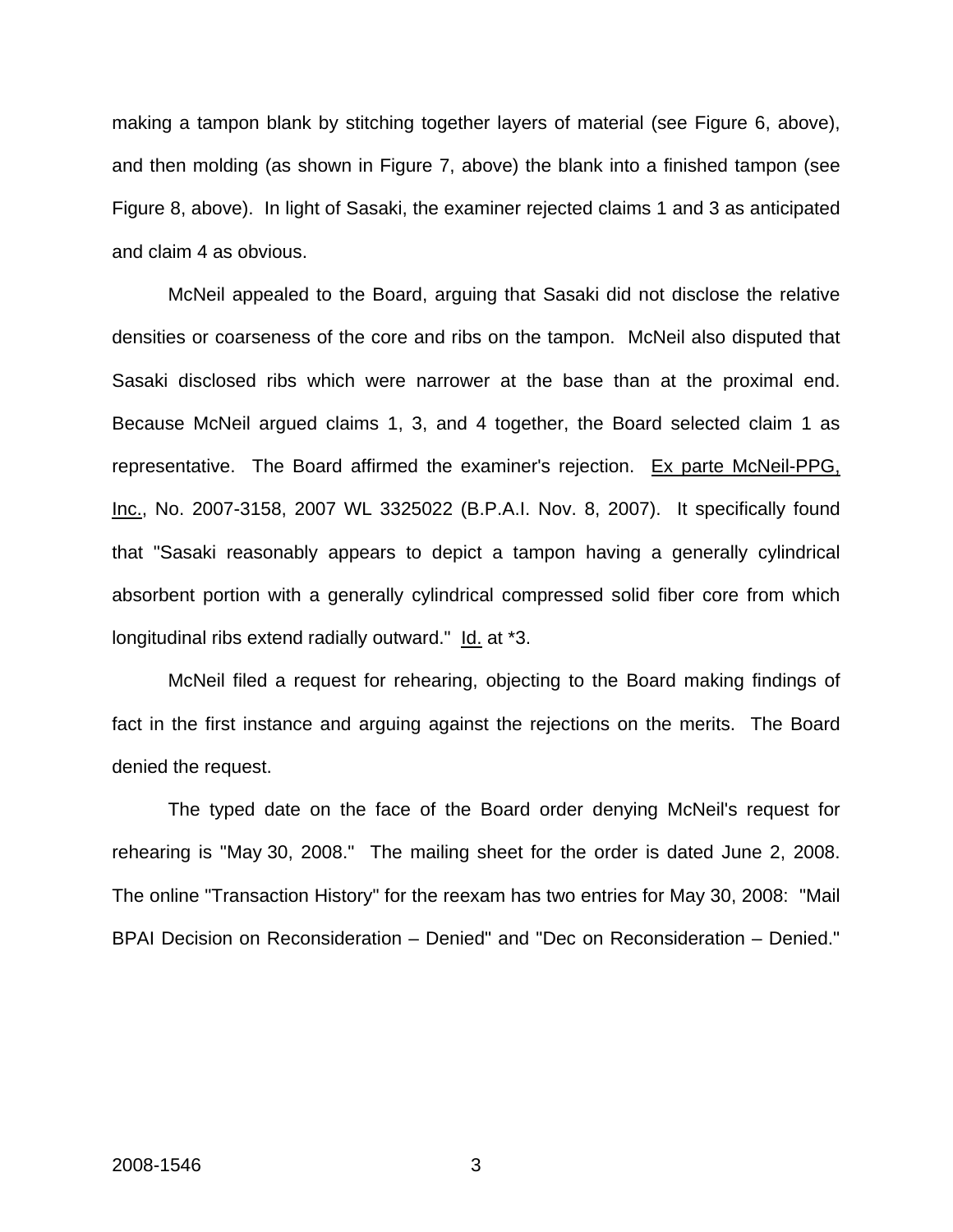J.A. 320. The image file wrapper ("IFW"),<sup>[1](#page-4-0)</sup> which is also available online, lists the "Mail Room Date" of the decision as June 2, 2008. J.A. 296.

McNeil filed a notice of appeal on August 1, 2008. The Director responded that the appeal was untimely because it was filed more than sixty days after the Board made its final decision on May 30, [2](#page-4-1)008. $^2$ 

## **II. DISCUSSION**

A.

We address first, as we must, whether McNeil's appeal is timely. Compliance with the PTO rules regarding the time for an appeal is required by statute, and while the Director can grant extensions of time, we cannot. See In re Reese, 359 F.2d 462, 463 (CCPA 1966) (per curiam). The parties agree that whether the Board decided McNeil's motion for reconsideration on May 30 or June 2 determines whether McNeil's appeal is timely.

Congress gave the Director some authority to set the time for filing an appeal:

When an appeal is taken to the United States Court of Appeals for the Federal Circuit, the appellant shall file in the Patent and Trademark Office a written notice of appeal directed to the Director, within such time after the date of the decision from which the appeal is taken as the Director prescribes, but in no case less than 60 days after that date.

35 U.S.C. § 142 (emphasis added). The regulations promulgated under this statute

<span id="page-4-0"></span> $\frac{1}{1}$  $1$  The IFW system contains the official records of PTO proceedings. See Changes to Implement Electronic Maintenance of Official Patent Application Records, 68 Fed. Reg. 38,611, 38613 (June 30, 2003) ("The Office plans to capture electronic images of all documents that form the record of patent application examination. These images will form the Official file of the application.").

<span id="page-4-1"></span><sup>2</sup> We issued an order to show cause why McNeil's appeal should not be dismissed for lack of jurisdiction. After both parties responded, we ordered the parties to address the timeliness of McNeil's appeal in their briefs on the merits.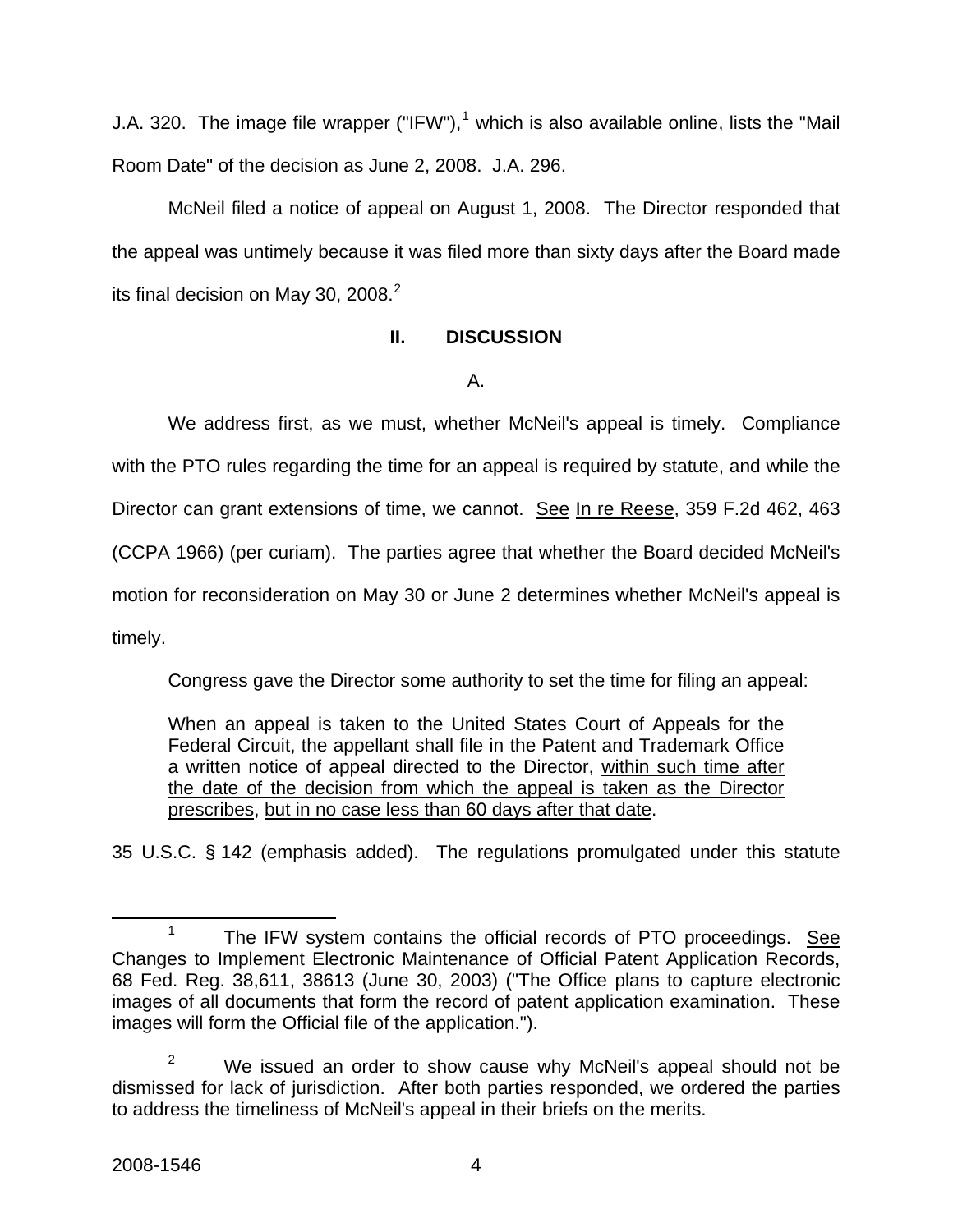provide, in pertinent part:

The time for filing the notice of appeal to the U.S. Court of Appeals for the Federal Circuit (§ 1.302) or for commencing a civil action (§ 1.303) is two months from the date of the decision of the Board of Patent Appeals and Interferences. If a request for rehearing or reconsideration of the decision is filed within the time period provided under  $\S$  41.52(a),  $\S$  41.79(a), or § 41.127(d) of this title, the time for filing an appeal or commencing a civil action shall expire two months after action on the request.

37 C.F.R. § 1.304(a)(1) (emphasis added). Elsewhere, this regulation makes clear that the "two months" language is to simplify the calculation of the due date, making the due date the same date as the decision date but two months later (with certain exceptions, such as for the short month of February), as opposed to calculating exactly sixty days. Id. § 1.304(b). There is also a provision extending deadlines that fall on weekends or holidays, but none of the dates at issue on appeal are weekends or holidays. Id.

 The crux of the matter is what the phrase "the date of the decision," which appears in both the statute and the regulation, means. The second sentence of the regulation quoted above actually uses different phrasing to set the time to appeal from decisions on requests for reconsideration (i.e., "action on the request"), but the intent is that the same sixty-day rule (and not some shorter time period) applies after a denial of a request for reconsideration. See Amendment of Patent and Trademark Rules Concerning Judicial Review of Decisions of the BPAI, 54 Fed. Reg. 29,548, 29,550 (July 13, 1989).

Unfortunately, there is little that indicates whether we should or must attribute any meaning to the "May 30, 2008" date which appears on the first page of the Board's decision. The Director did not explain the Board's internal procedure for issuing opinions or whether the June 2, 2008 mailing date reflects the first time the decision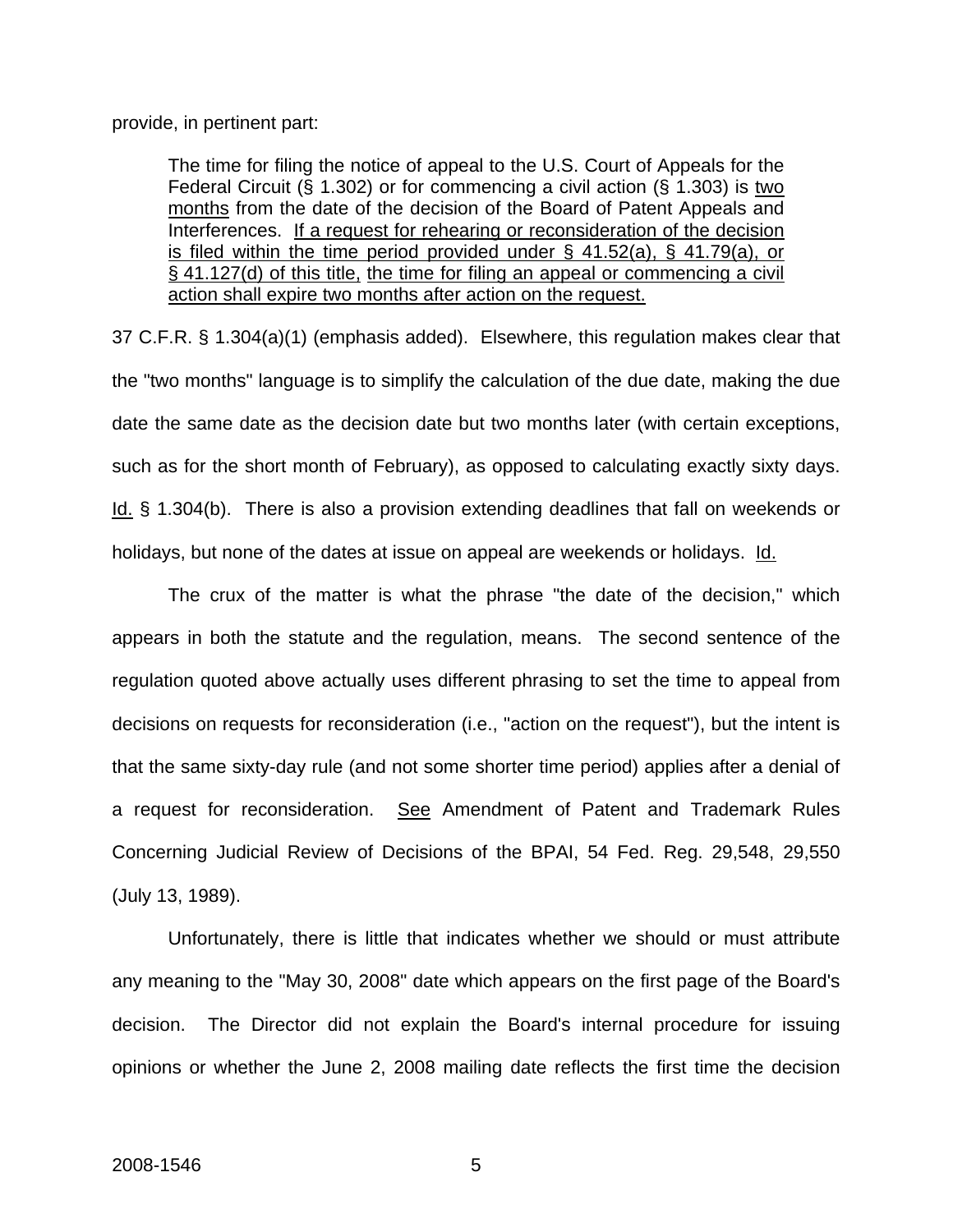was released to the public. McNeil, however, presented a declaration from Jeffrey Nase, a now-retired member of the Board from 1996 to 2006, who had been employed by the PTO continuously before that going back to 1973. The Director did not challenge any of Nase's factual assertions.

The following is a summary of Nase's declaration: Historically, the date the PTO mailed a document was the date that triggered any response period. It is unclear why the opinion says "Decided: May 30, 2008" but was not mailed until June 2—perhaps the mail room was slow, or perhaps one of the members of the Board panel decided to revise the opinion or reconsider it over the weekend of May 31 and June 1, 2008. Before August 2006, the date decided was hand-stamped on the front of opinions; beginning only in August 2006 did the Board decision have the date decided typed on the front. Nase opines that if the PTO had intended this minor formatting change to have substantive effect, there would have been public notice (which there was not).

The PTO argues that both 35 U.S.C.  $\S$  142 and 37 C.F.R.  $\S$  1.304(a)(1) state that the time to appeal runs from "the date of decision," and the opinion says "Decided: May 30, 2008," so it would be contrary to the language of the statute and the regulation for us to deem the date of decision to be the date the order was mailed. While this argument has some superficial appeal, the inner workings of the agency are far more important than the PTO admits. Based on the evidence before us, it appears that only when an opinion is released to the public (or at least the parties) is it truly decided—until then, it is possible for the Board to decide to revise it.

The PTO's position is supported by the entries on the "Transaction History" page indicating that the case was decided and the opinion mailed May 30. However, the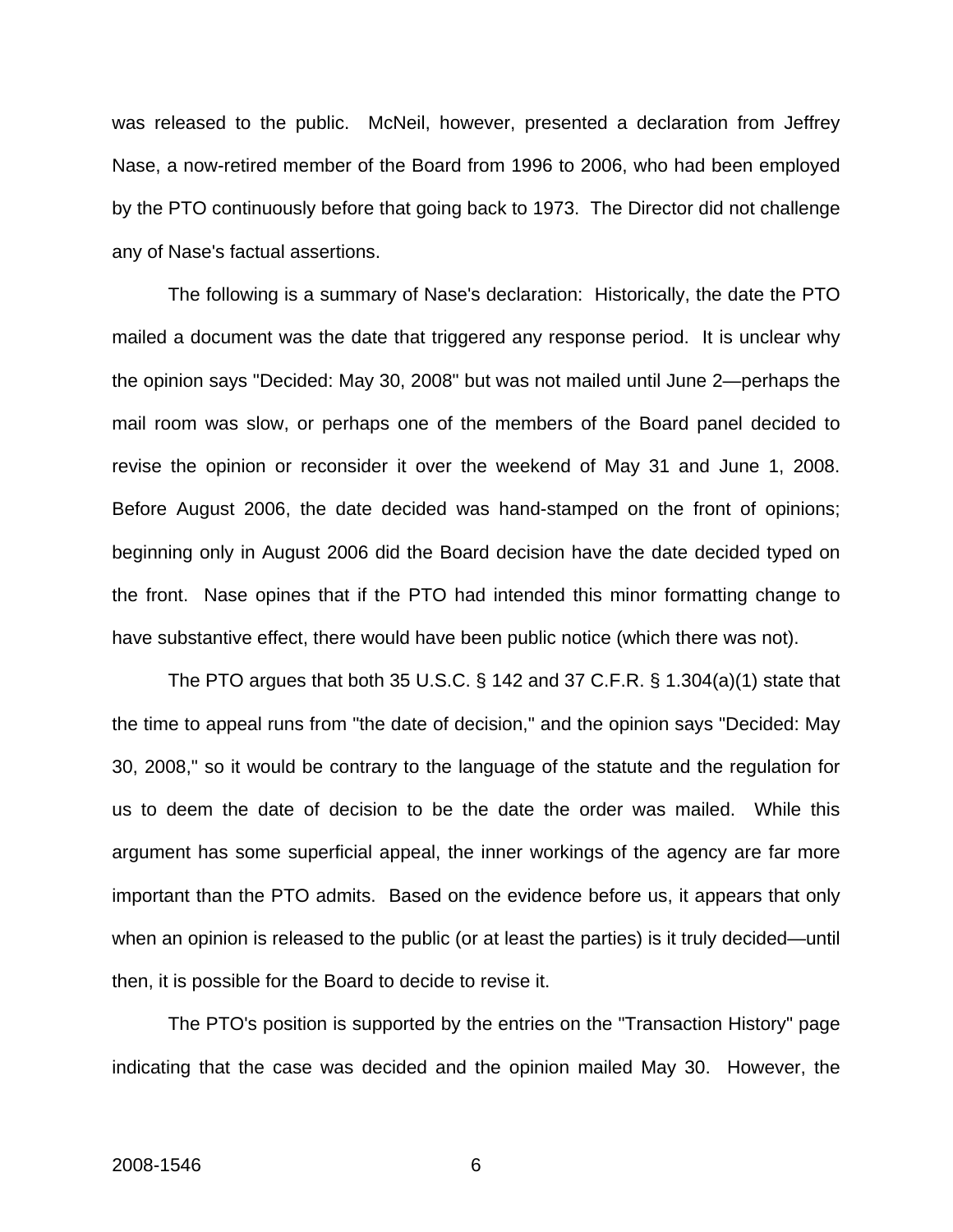parties apparently agree that the decision was not actually mailed on May 30, but on June 2, making the "Transaction History" inaccurate, and the IFW lists June 2 as the mail room date.

The PTO also relies on an unpublished order, Barbacid v. Brown, 223 F. App'x. 972 (Fed. Cir. 2007), in which we held that one party to an interference, Barbacid, had filed an untimely appeal after the Board mailed its decision to the other party but not to Barbacid. Barbacid appealed as soon as he became aware of the Board's decision, but we stated, "The time is not measured from the date of receipt of the Board's decision but from the date of the decision itself." Id. (emphasis added). We did not, however, specify what "the date of the decision" was, and Barbacid had appealed late enough that an extra day or three was not the difference between his appeal being timely or untimely—unlike the situation faced by McNeil.

Because the "Transaction History" page appears inaccurate, and because Nase's declaration provides the most plausible explanation for the conflicting evidence of when the Board took action on McNeil's request for reconsideration and is corroborated by the IFW entry, we find that the Board issued its decision on McNeil's request on June 2, 2008, and that the Board therefore decided this case on June 2, 2008, not May 30. McNeil's appeal is therefore timely.

#### B.

Turning to the merits, we must determine whether substantial evidence supports the Board's determination that Sasaki discloses a tampon with the characteristics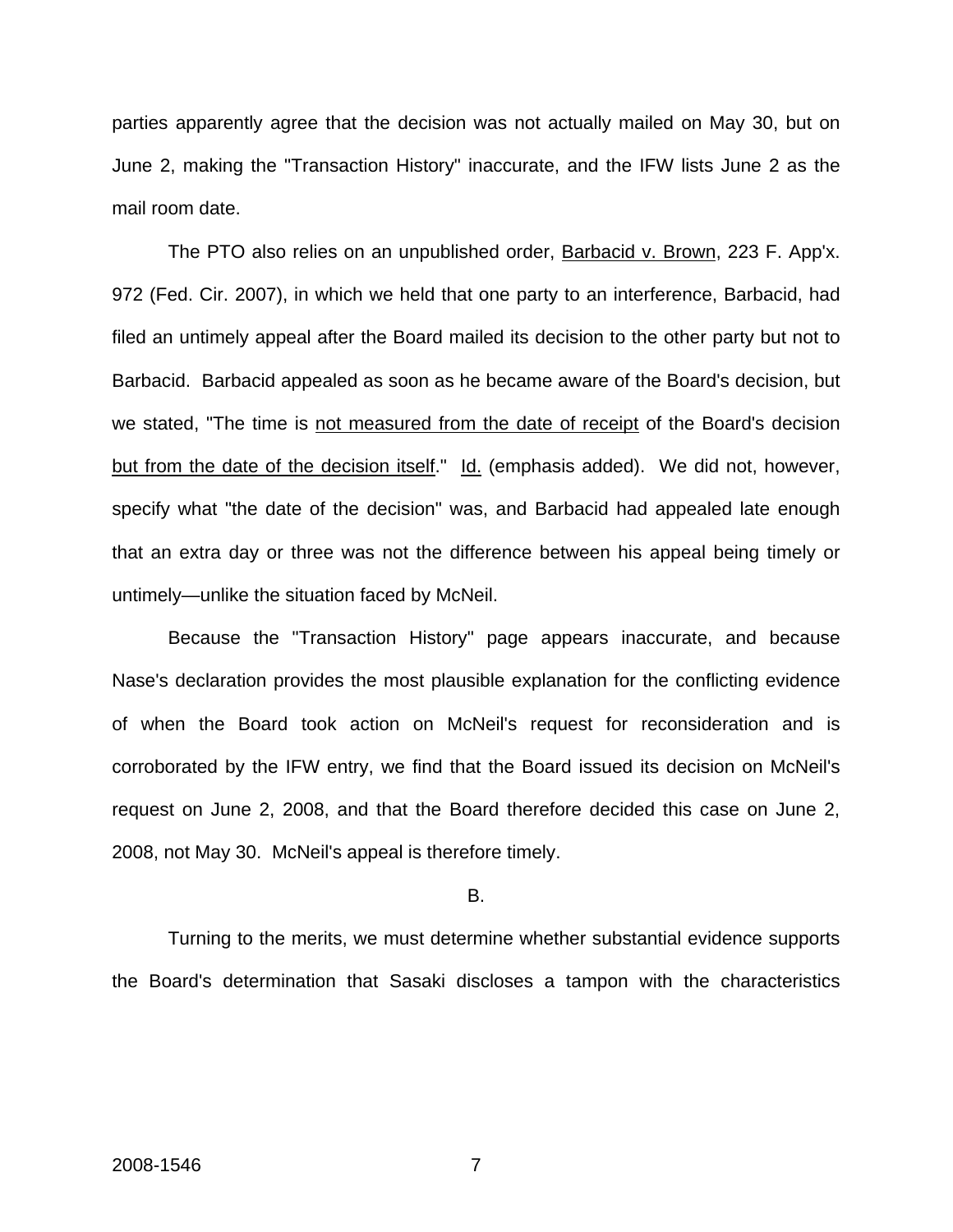claimed by McNeil. See In re Graves, 69 F.3d 1147, 1151 (Fed. Cir. 1995). McNeil's claim 1 reads:

- **1.** A tampon for feminine hygiene, comprising
	- a generally cylindrical absorbent portion having a generally cylindrical compressed, solid fibre core from which longitudinal ribs extend radially outward,
	- wherein each of the ribs has a proximal end attached to the fibre core, each of the ribs is compressed less than the fiber core, thereby having a coarser capillary structure than the fibre core,
	- each of the ribs is separated from adjacent ribs at the proximal end by an amount greater than such rib is separated from an adjacent longitudinal rib proximate the distal end.

(Formatting and emphasis added). The Board found that the underlined portions of claim 1 were disclosed by Sasaki, and McNeil challenges each of these findings on appeal.

The Board determined that Sasaki disclosed "a tampon wherein 'each of the ribs is compressed less than the fiber core, thereby having a coarser capillary structure than the fibre core.'" McNeil, 2007 WL 3325022 at \*4. It is not entirely clear, however, that the Board understood McNeil's claim. In its initial decision, the Board stated, "We find that Sasaki's Figures 8 and 10 reasonably appear to depict the ribs of its tampon as being compressed less at their distal ends than at their ends proximal to the drawstring at the center of the drawn fiber strips."  $\underline{Id}$  at \*3 (emphasis added). McNeil's claim, however, states that the ribs are less dense than the core, not that the distal ends of the ribs are less dense than the proximal ends.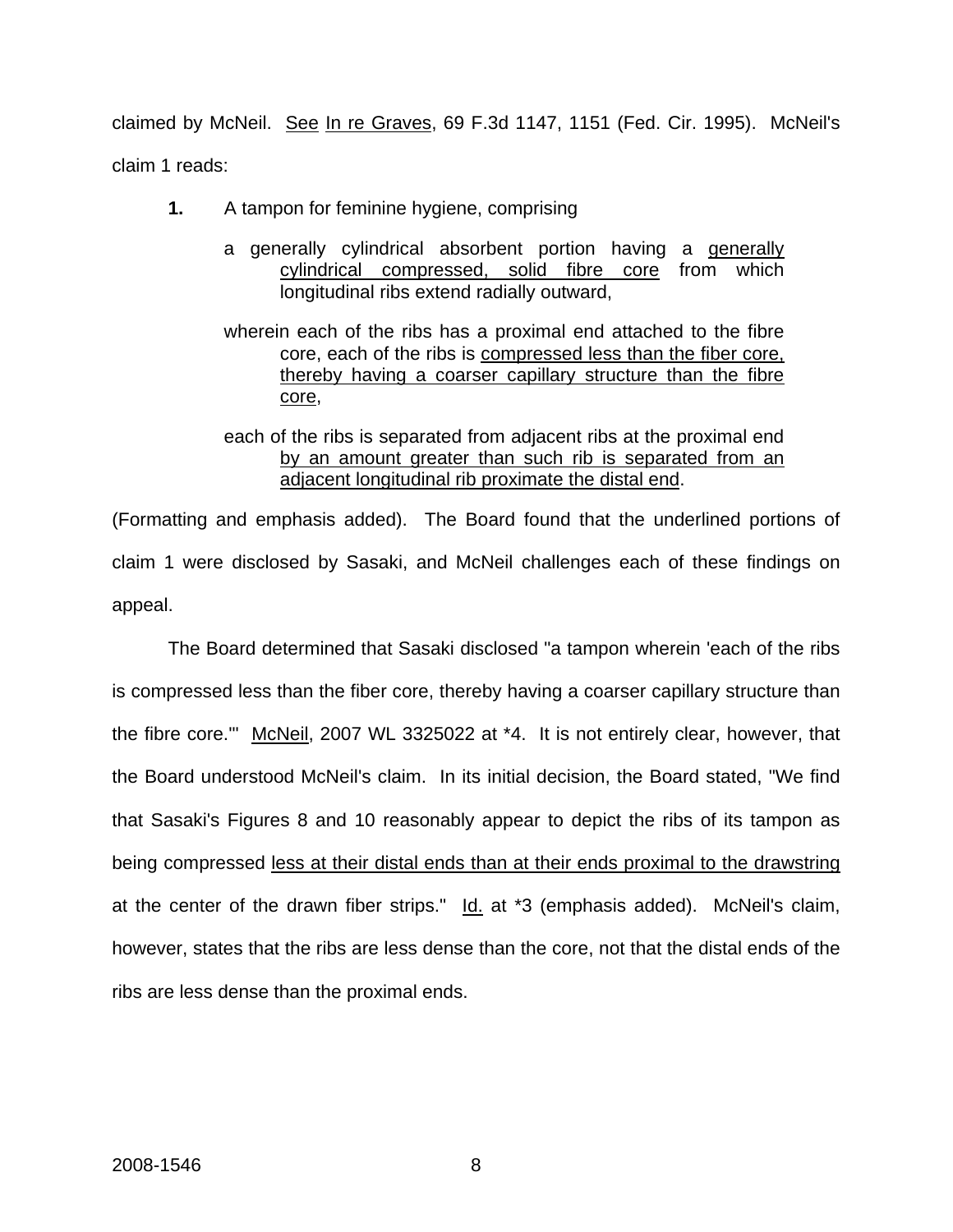Furthermore, nothing in Sasaki indicates the relative compression of any portion of Sasaki's tampon.<sup>[3](#page-9-0)</sup> Figure 6, right, can be reasonably interpreted to show that the junction of the three strips of



absorbent material is compressed relative to the rest of the strips—Figure 6 shows the three strips as thinner at this junction than elsewhere. However, Figure 6 depicts a tampon blank, not a finished tampon. There is no evidence that this compression at the center of the tampon blank leads to a finished product with a core denser than the ribs. As shown in Figures 7 and 8, below, the blank of Figure 6 is compressed into a







<span id="page-9-0"></span> <sup>3</sup>  $3$  Figure 4 of McNeil's patent, in contrast, uses hatching to indicate the differing density between the core and rib portions of the tampon.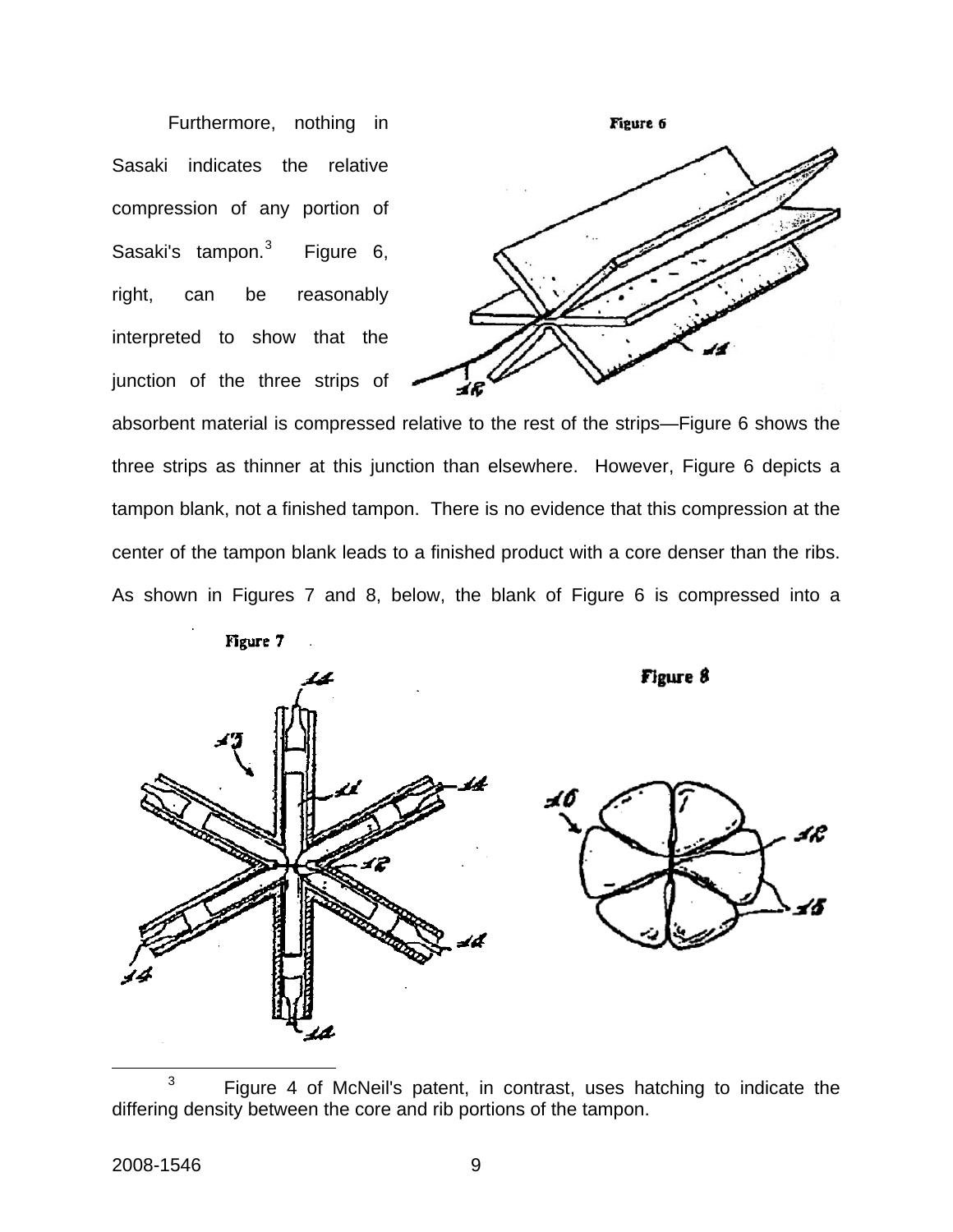cylindrical shape, and the PTO has not explained how this change in shape necessarily leaves the ribs less dense than the core. In its initial decision, the Board quoted a claim of Sasaki, which stated that "compressed masses [are] formed at equal intervals along the axial line direction on the outside circumferential surface of the tampon."  $\text{Id.}$  at \*3. However, Sasaki makes no comparison between these "compressed masses" and any core. In fact, it is not clear that Sasaki contains a "core" at all. Instead, Figure 8 is drawn in such a way that suggests Sasaki's tampon is composed of six ribs and no core. There is not substantial evidence, indeed, no evidence, that Sasaki discloses ribs "compressed less than the fiber core" or "a generally cylindrical compressed, solid fibre core."

In its appeal brief before the Board, McNeil stated that "two key elements of the tampon are . . . absent from Sasaki, i.e., the relative rib compression and spacing from adjacent ribs." Id. at \*1. The PTO argues that this shows that McNeil waived arguments about Sasaki's lack of a "generally cylindrical compressed, solid fibre core" and "coarser capillary structure than the fibre core." The PTO's reading of McNeil's appeal brief is unduly parsimonious. McNeil went on to state that "Sasaki does not disclose, teach, or suggest a tampon, wherein 'each of the ribs is compressed less than the fiber core, thereby having a coarser capillary structure than the fibre core,' as required by claims 1 and 3." J.A. 141 (emphasis added). Just as the Sasaki figures do not indicate the relative compression of the different portions of the tampon, the Sasaki figures completely lack any indication of the relative coarseness of different portions. And, as noted above, McNeil's arguments regarding relative compression of the core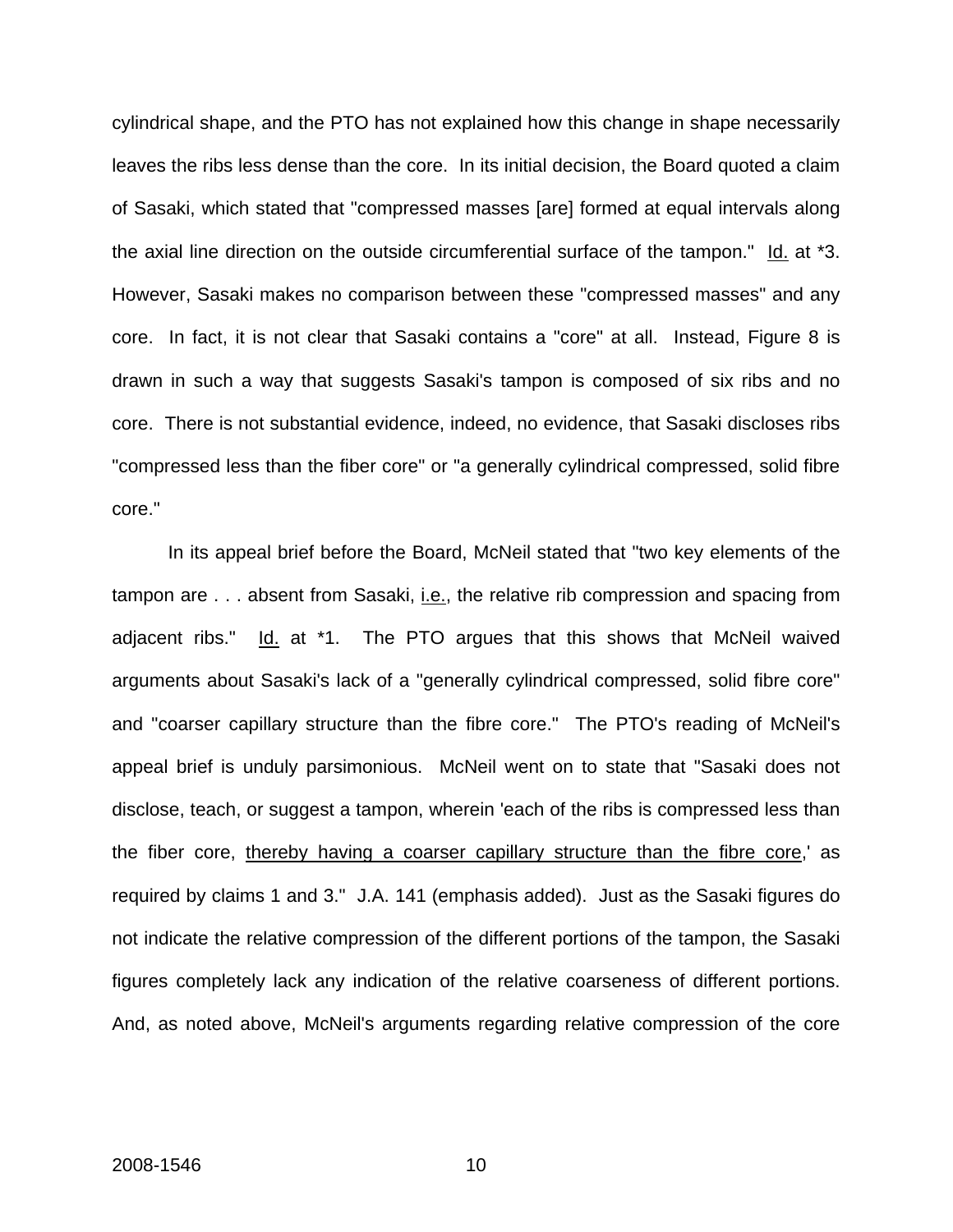and ribs encompass the issue of whether Sasaki discloses "a generally cylindrical compressed, solid fibre core."

 Lastly, turning to the issue of spacing of the ribs, Figure 8 shows a space between the bottommost ribs, and there is arguably some space shown between other ribs. However, because it is neither clear that Sasaki discloses a core nor which portions of Sasaki's tampon the Board considered to be the ribs and which the Board considered to be the core, we cannot say that substantial evidence supports the Board's determination that Sasaki discloses ribs separated from each other "at the proximal end by an amount greater than" than at "the distal end."

 The Board's rejection of claim 1 as anticipated lacks substantial evidentiary support and is therefore reversed. Because claims 1, 3, and 4 stood or fell together, the rejections of claims 3 and 4 are also reversed.

## CONCLUSION

For the reasons provided above, the decision of the Board is

## REVERSED.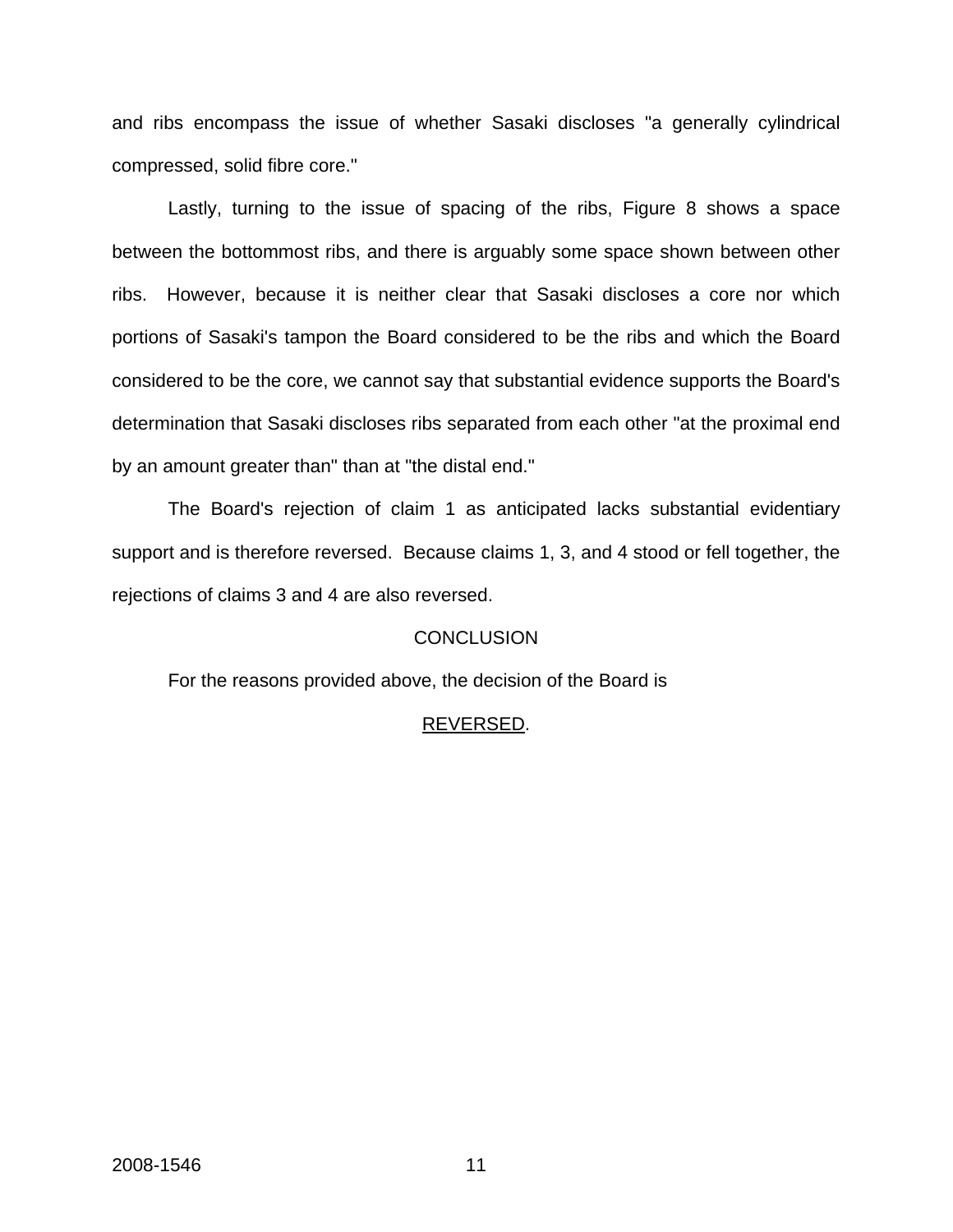## **United States Court of Appeals for the Federal Circuit**

2008-1546 (Re-examination No. 90/006,467)

IN RE MCNEIL-PPC, INC.

Appeal from the United States Patent and Trademark Office, Board of Patent Appeals and Interferences.

DYK, Circuit Judge, dissenting.

The decision of the Board of Patent Appeals ("Board") clearly states on its face that it was "Decided: May 30, 2008." Because McNeil did not appeal until August 1, 2008, two days after the regulatory period for review from a decision of May 30, 2008, in my view this appeal was untimely filed and is beyond our jurisdiction to review. I respectfully dissent from the majority's contrary conclusion.

The jurisdiction of this court is statutorily limited by the timeliness regulations of the Patent and Trademark Office ("PTO"). The statute provides: "When an appeal is taken to the United States Court of Appeals for the Federal Circuit, the appellant shall file in the Patent and Trademark Office a written notice of appeal directed to the Director, within such time after the date of the decision from which the appeal is taken as the Director prescribes, but in no case less than 60 days after that date." 35 U.S.C. § 142 (emphasis added). As the Supreme Court has stated, when the time for filing a notice of appeal is limited by statute, those limits are "mandatory and jurisdictional."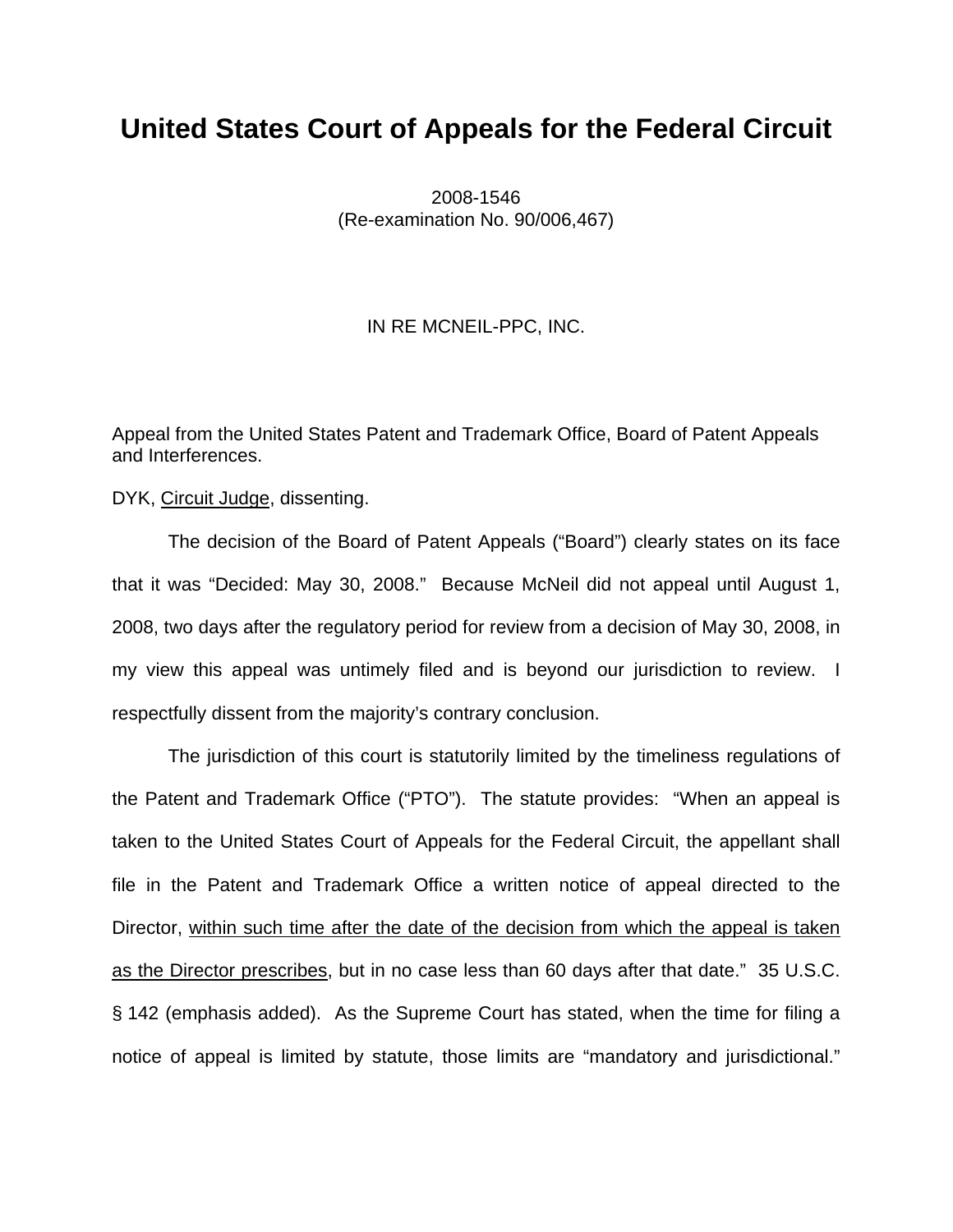Bowles v. Russell, 551 U.S. 205, 127 S. Ct. 2360, 2363 (2007). The regulations authorized by 35 U.S.C. § 142 require, with certain exceptions inapplicable here, that:

> The time for filing the notice of appeal . . . is two months from the date of the decision of the Board . . . . If a request for rehearing or reconsideration of the decision is filed . . . the time for filing an appeal or commencing a civil action shall expire two months after action on the request.

37 C.F.R. § 1.304(a)(1). In the notice accompanying the promulgation of this regulation, the PTO characterized the relevant date as the date of "decision on reconsideration." Amendment of Patent and Trademark Rules Concerning Judicial Review of Decisions of the Board, 54 Fed. Reg. 29,548, 29,550 (July 13, 1989). As the majority also correctly notes, the term "action on the request" has the same meaning in this context as "date of the decision" and "[t]he crux of the matter is what the phrase 'the date of the decision' . . . means." Maj. Op. 5.

There are four sources for dates referenced by the parties in this case. First, the opinion of the Board indicates on the first page, in the caption, that the decision was "Decided: May 30, 2008." Second, the PTO's online Transaction History also indicates that May 30, 2008, was the date of "Dec on Reconsideration – Denied." Third, the image file wrapper contains an entry stating that the "Mail Room Date" of the opinion was June 2, 2008. Fourth, a "mailing sheet" attached to the paper copy of the decision mailed by the PTO to McNeil indicates a "MAIL DATE" of June 2, 2008. The contents of these documents do not appear to be in dispute; neither is there any dispute that the decision was mailed on June 2, 2008. The only dispute is about which of these dates represents the "date of decision" as reflected in the statute and regulations.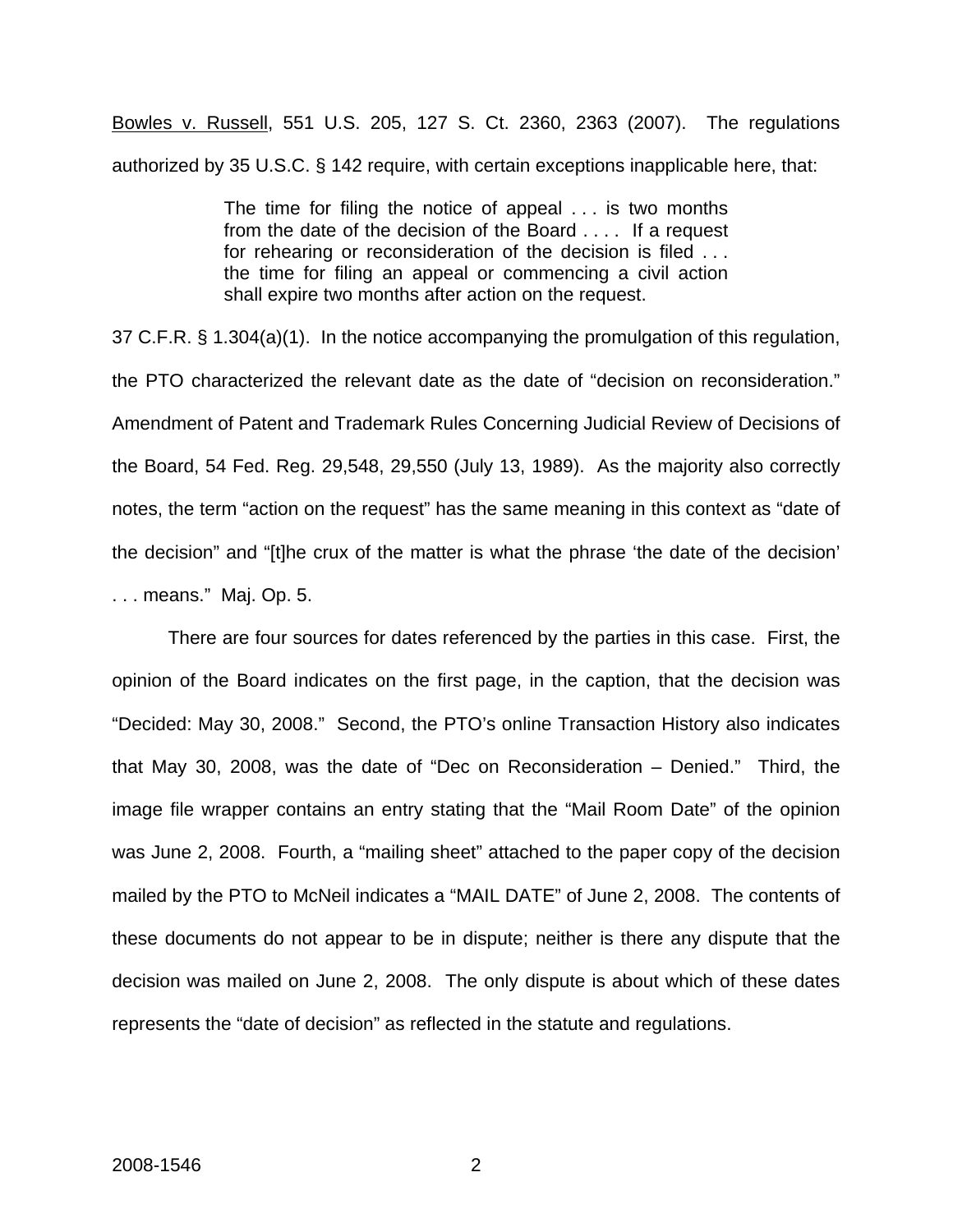The majority appears to hold that the "date of the decision" is not the date of decision as clearly written on the opinion, but is instead the date of mailing. In my view, this holding is contrary to the plain language of the regulation and precedent interpreting the nearly identical language of the predecessor rule.

When the members of the Board who authored and signed on to the opinion explicitly stated on the opinion that it was decided on May 30, 2008, this should be conclusive. The majority offers no reason to reject this date as the date of the Board's decision, other than its theoretical concern that the decision could be changed by the Board some time after the "Decided" date was affixed to the decision before the decision was mailed. The majority states that "it appears that only when an opinion is released to the public . . . is it truly decided—until then, it is possible for the Board to revise it," Maj. Op. 6, though the majority points to no evidence that such revision in fact occurs or that, if it does, the "Decided" date is not revised. Thus, the majority holds that the date of mailing must be viewed as the "date of decision."

As the plain language of the statute and regulation state, the relevant date is the "date of decision," not the date of mailing. In adopting the "date of decision," both Congress and the PTO clearly rejected the mailing date as determinative. If Congress and the PTO had intended to refer to the mailing date, they could easily have done so. The PTO specifically prescribes the "mailing date of the action or notice from which relief is requested" as the relevant time for triggering the two month time limit for petitions to the Director. 37 C.F.R. § 1.181(f); see also § 1.97(c) ("mailing date" of a final decision as the deadline for filing an information disclosure); § 2.105(a) (time for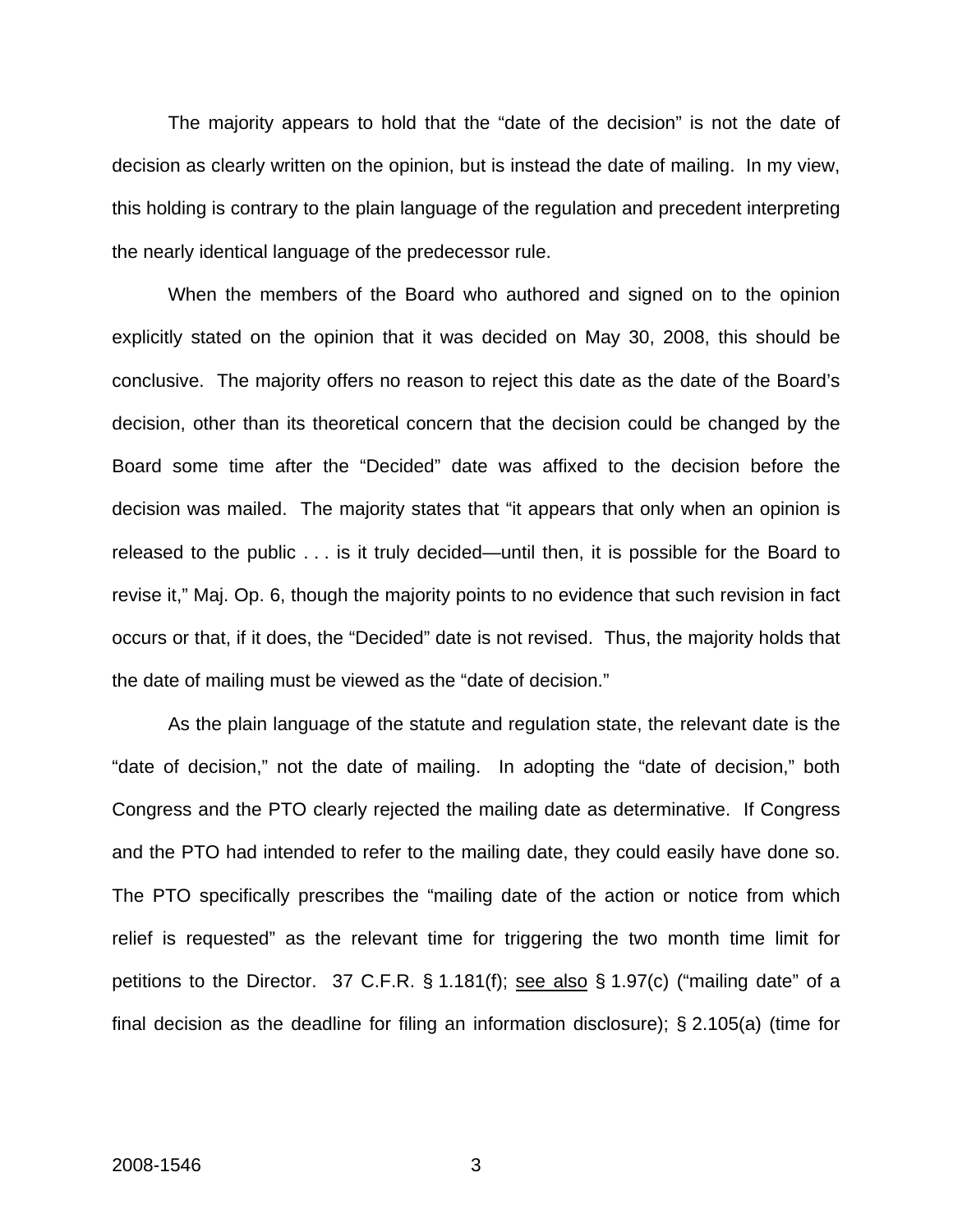filing an answer to an opposition measured from the "mailing date of the notification" of opposition).

This precise issue has been addressed before and these prior decisions have uniformly rejected the majority's approach. In Burton v. Bentley, 14 App. D.C. 471, 1899 WL 16315 (C.A.D.C. 1899), the Court of Appeals for the District of Columbia, a predecessor of the D.C. Circuit, addressed the time for appealing a decision of the Patent Office when the mailing date and the date on the decision did not coincide. At that time, the prior version of the rule required that appeals from the Patent Office "shall be taken within forty days from the date of the ruling or order appealed from, and not afterward." Id. at \*1. In Burton, it was written on the decision itself that it was signed on December 10, while the decision was not mailed until two days later on December 12. The court in Burton held that the relevant date was the date the order was made and signed by the deciding official, and that a two-day clerical delay in mailing the order was irrelevant to the date of decision.

> There is no question but that the order was made and signed by the Commissioner on December 10, 1898, and that it was the same day deposited with the file clerk in the usual course of proceeding. . . . It is true, the notice of the order sent out to the appellant, or to his attorney, was not sent out until Monday, December 12, 1898; but the rule limiting the time of appeal has no reference to the notice of the order given to the appellant or his attorney. It is from the date of the ruling or order; that is to say, within forty days from that date, that the appeal must be taken, and not the time of sending notice of the order to the party against whom it is made.

> The terms of the rule must be allowed their ordinary meaning and import, and they plainly limit the commencement of the period of forty days, within which an appeal can be taken, from the date of the order appealed from, excluding the day of the date. To allow the time to be computed from any other act or event, in the course of the proceeding, would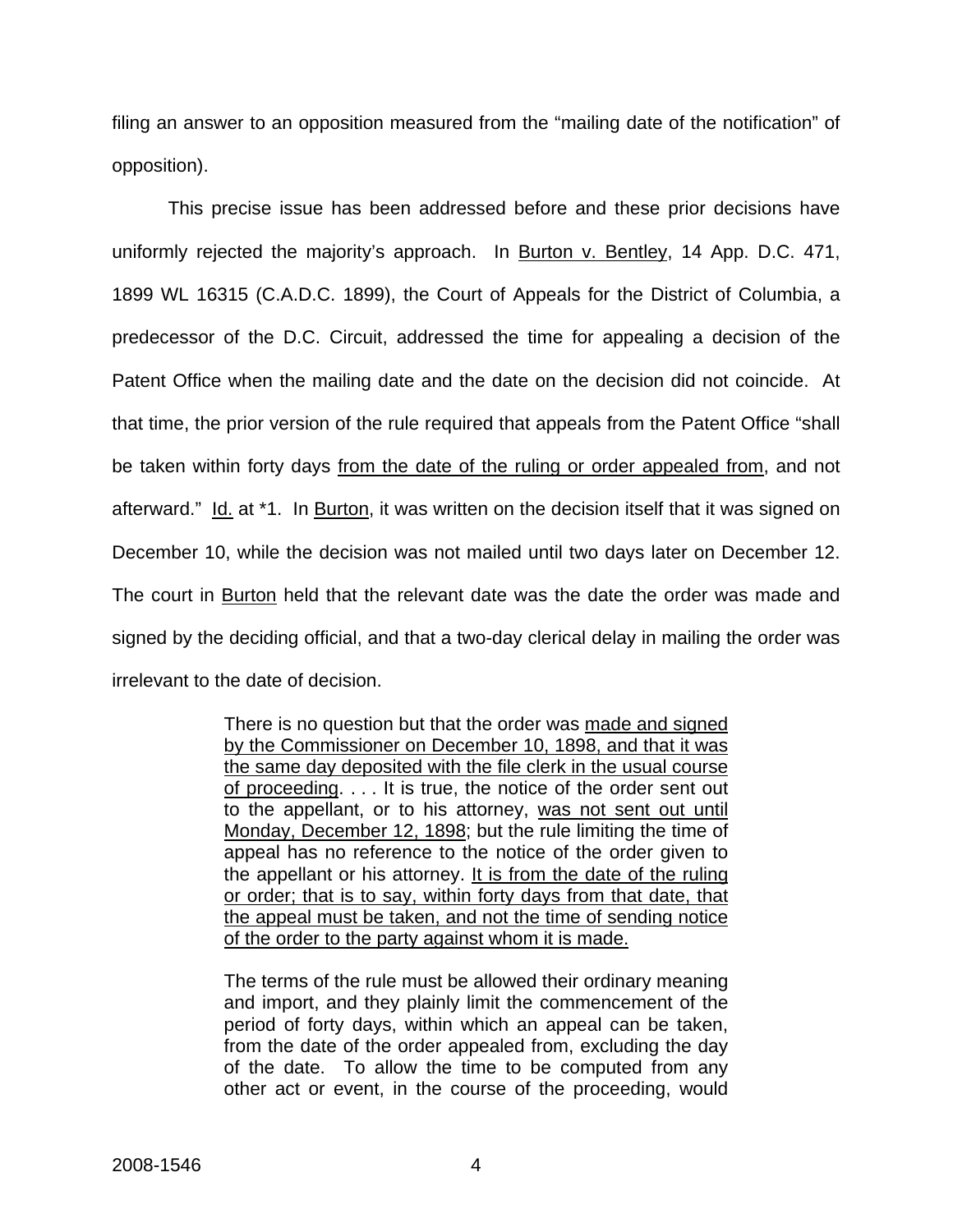certainly not be within the terms of the rule, but, on the contrary, would be plainly violative of those terms.

Id. (emphases modified and citations omitted). In my view, the court in Burton correctly decided that the date of decision was the date the opinion was signed, not the date the opinion was mailed. As such the same rule should apply to this case; "[t]o allow the time to be computed from any other act or event . . . would be plainly violative of the [terms of the rule]." Id.

This view is also reflected in the decision of one of this court's predecessors, the Court of Customs and Patent Appeals. The Court referred to the relevant "date of the decision appealed from" in In re Reese, 359 F.2d 462, 463 (CCPA 1966), as the date that the decision itself was dated, stating: "The decision on the petition was dated September 21, 1964, which started the [period of the prior provision] running."

Additionally, in Barbacid v. Brown, 223 F. App'x 972, 973 (Fed. Cir. 2007), this court held in a non-precedential decision that "the time for filing the appeal to this Court is two months from the date of the decision of the Board. The time is not measured from the date of receipt of the Board's decision but from the date of the decision itself." This court rejected the mailing date in favor of the date of the decision, despite the fact that in that case the appellant alleged that he had never been mailed a copy of the decision because of an error by the Board. It should also be noted that the existence of any delay in mailing the decision imposes no unfair burden on the parties because there is a lengthy period for appeal and because the Board has the power to extend time still further in situations where there is "excusable neglect." See 37 C.F.R.  $\S$  1.304(a)(3)(ii). There is no claim here that the appellant did not have adequate time to prepare his appeal.